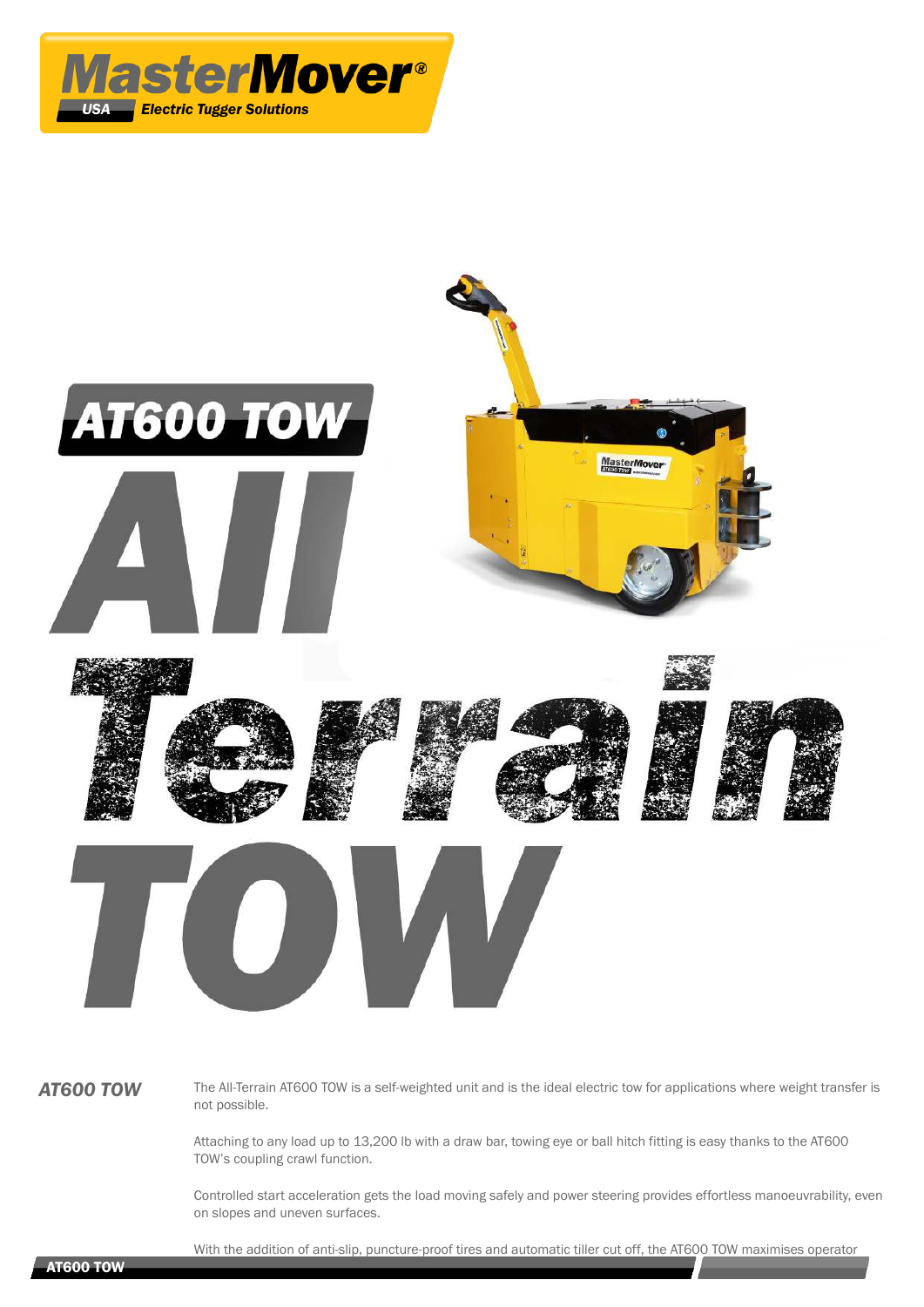# **KeyBenefits** 1 year full guarantee

- Pull any load safely up to 13,200 lb
- Interchangeable battery for 24/7 operation
- Attach loads with a draw bar, towing eye or ball hitch
- Tiller arm release automatic braking system
- Internal weight packs for added stability
- Variable speed control
- Fully customisable and bespoke couplings









**SafetyFeatures** See our website for full technical details



Automatic cut off when tiller arm returns to vertical



Anti-crush button



Emergency stop button Warning horn



# **MaxLoadWeight** See our website for full technical details



\*"Maximum load weight" is only a recommendation that we arrive at by estimating rolling resistance. Your environment and wheel type may affect this figure which is why we carry out a detailed technical evaluation on every project. All of our calculations include a "safe work load" factor to ensure safe operation in all circumstances.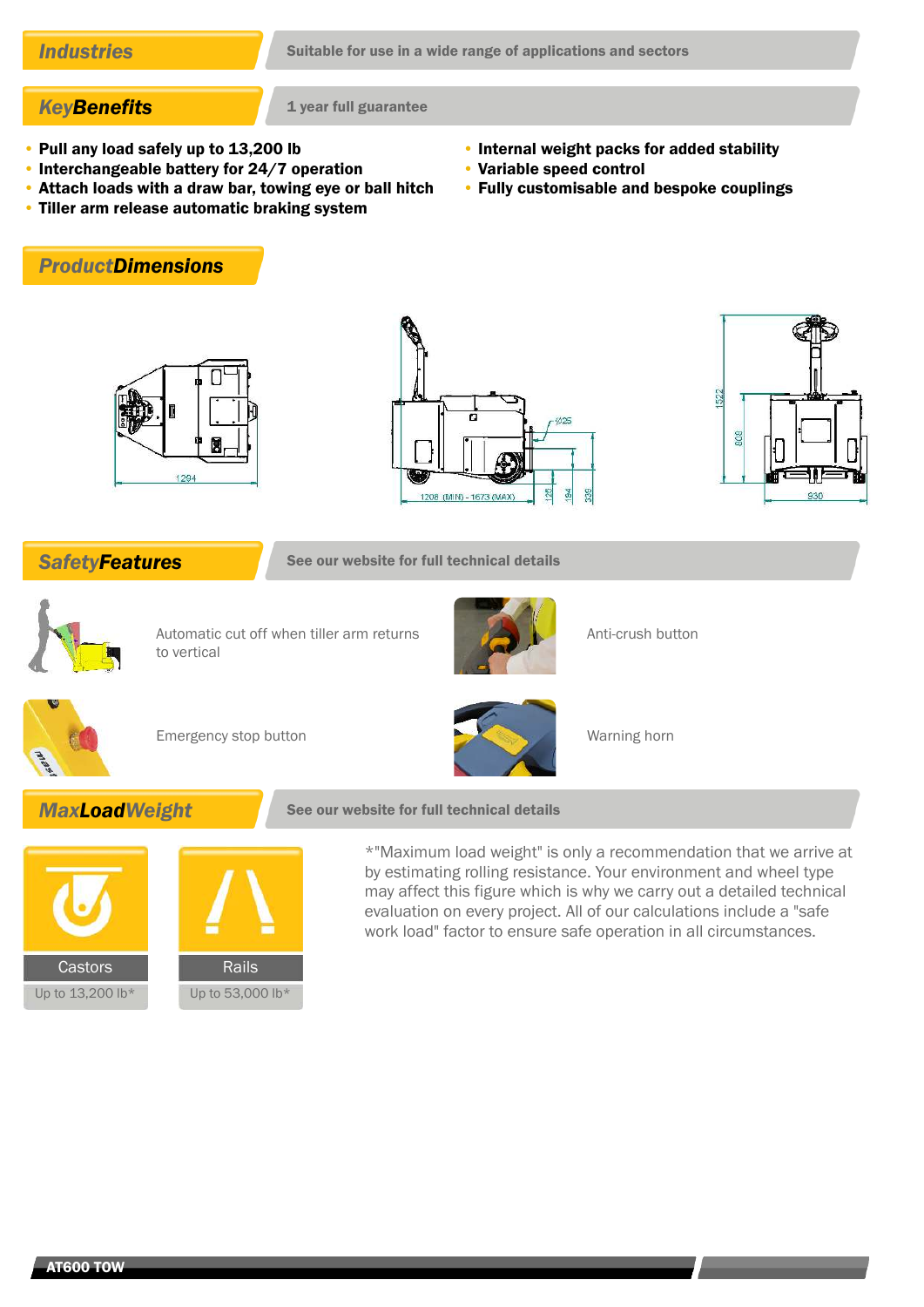| <b>Identification</b> |
|-----------------------|
|-----------------------|

| Product code                                   | AT600 TOW                 |
|------------------------------------------------|---------------------------|
| Recommended load weight - Castors <sup>1</sup> | 6000 kg                   |
| Recommended load weight - Rails <sup>2</sup>   | 24,000 kg                 |
| Machine weight including battery               | 600 kg                    |
| Drive type                                     | Electric AC               |
| Parking brake                                  | Electromagnetic           |
| Drive wheel type                               | Superelastic Solid Rubber |
| Drive motor power                              | 1.7 kW                    |
| Controller type                                | AC                        |
| Variable machine speed                         | 0-6kph                    |
| Ingress Protection                             | IP44                      |

### Battery options

| Battery pack - sealed - 119 Ah 24V - Interchangable |
|-----------------------------------------------------|
| Battery pack - sealed - 102 Ah 24V - Interchangable |
| Battery pack - lithium - 118 Ah 24V - fixed         |

### Charging options

| Charger - external - 20A 24V - 85V-265V       |
|-----------------------------------------------|
| Charger - external - 15A 24V - 85V-265V       |
| Charger - internal - 15A 24V - 85V-265V       |
| Charger - lithium - external - 40A 24V - 265V |
|                                               |

### Additional equipment

| flashing safety light and motion bleeper |
|------------------------------------------|
| two speed selector switch                |
| fifth wheel                              |
| battery protection system                |
| lithium battery                          |
| Wireless control handset                 |
| Male coupling options                    |
|                                          |

| Coupling - male - pin                               |                 |
|-----------------------------------------------------|-----------------|
| Coupling - male - height adjustable tow ball - 50mm |                 |
| Coupling - male - height adjustable box             | Fifthwheel only |
| Coupling - adjustable towing arm                    |                 |
|                                                     |                 |

# Female coupling options

Coupling - female - box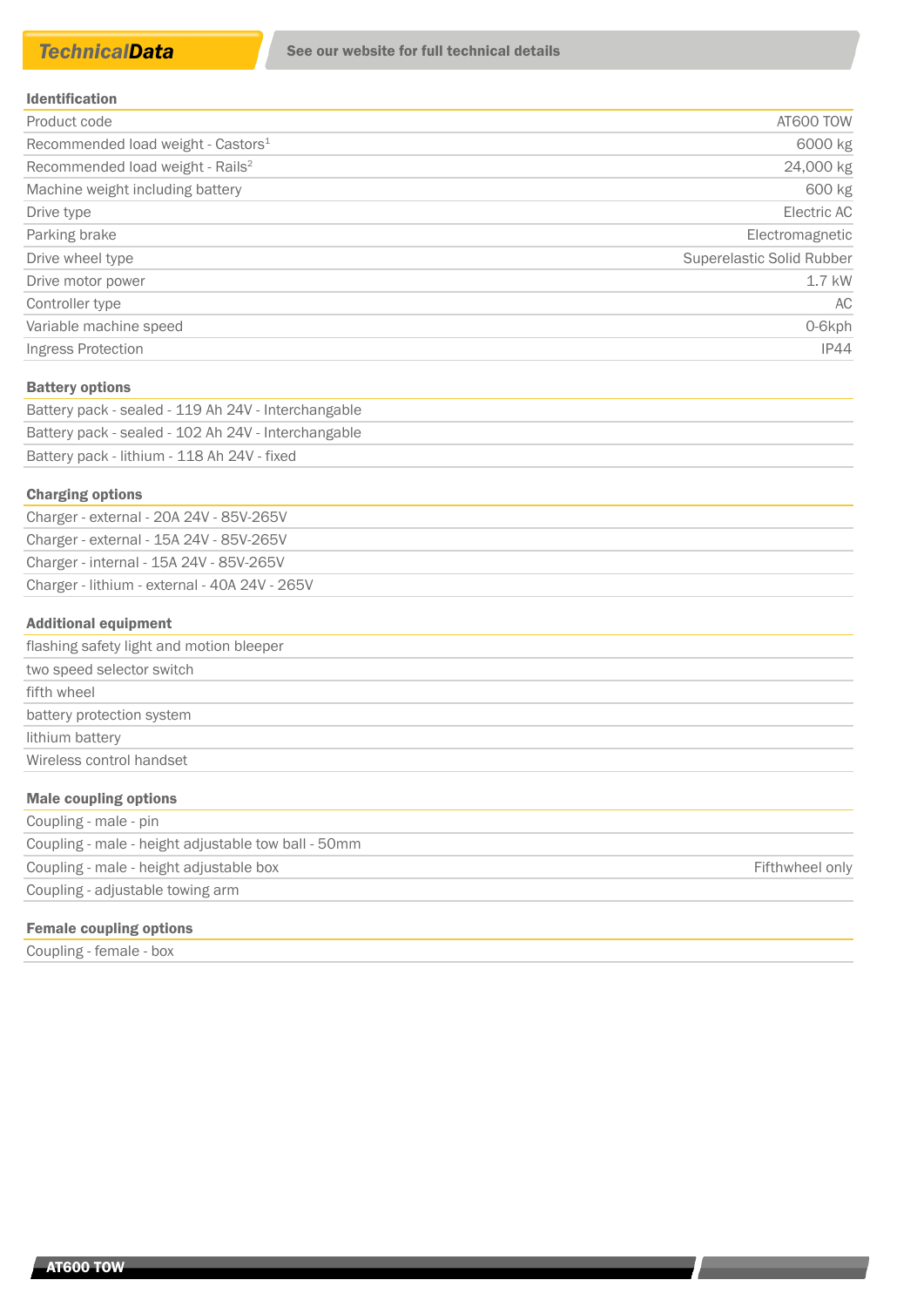1 - Recommended load weight - Castors

AT600 TOW Maximum Starting Load on Castors (Pulling only)

2 - Recommended load weight - Rails

AT600 TOW Maximum Starting Load on Rails (Pulling only)